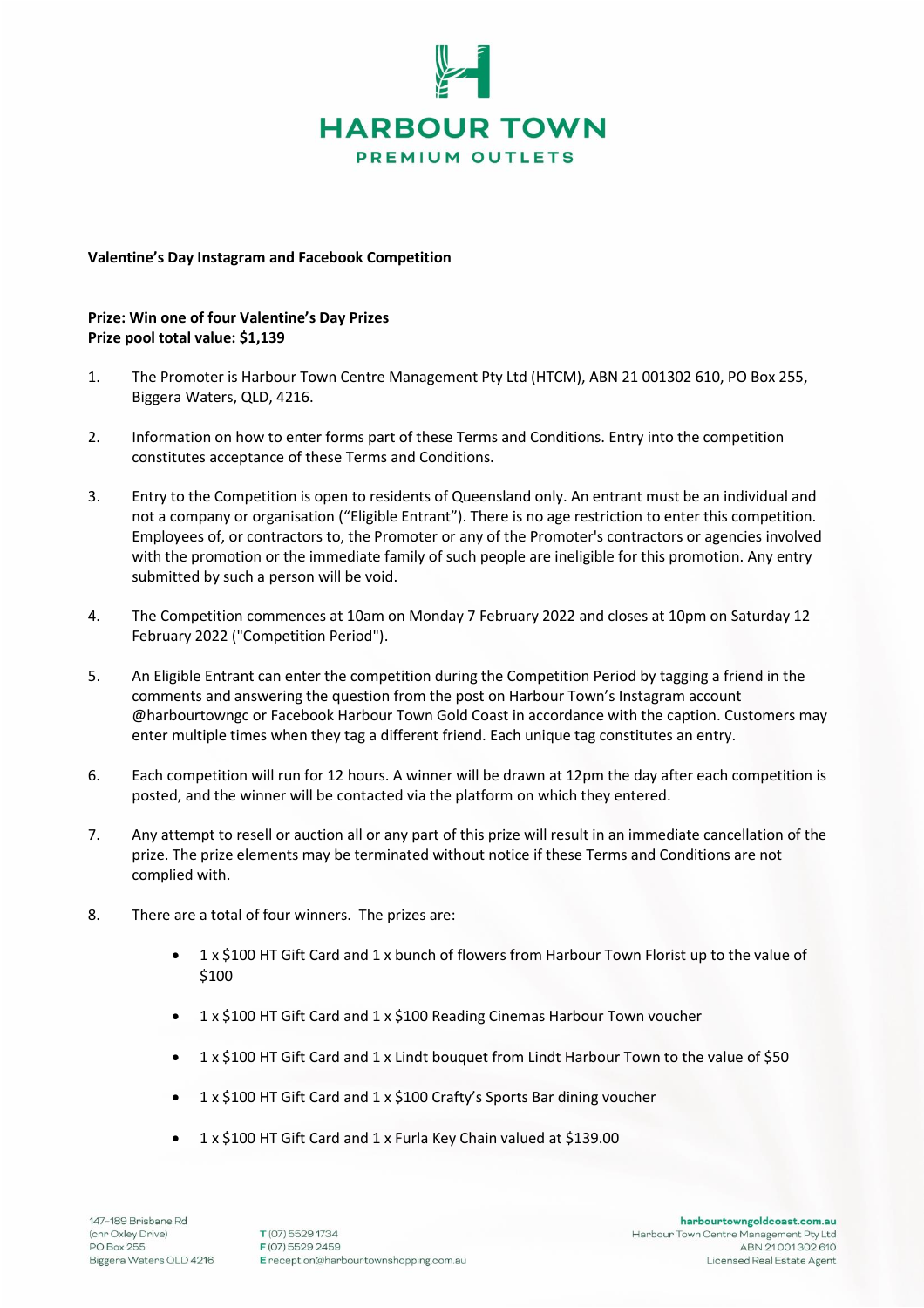

- 1 x \$100 HT Gift Card and 1 x \$50 Candy Land gift voucher
- 9. Total maximum value is \$1,139. Prize values are correct at the time of publishing and are subject to change without notice. HTCM accepts no responsibility for changes to prize values. The Prize must be redeemed by Monday 28 February.
- 10. Prizes are not exchangeable, transferable or redeemable for cash or other goods or services. Any tax implications for Eligible Persons, which may arise from this Competition are the responsibility of the Eligible Persons, and independent advice should be sought.
- 11. The promoter reserves the right to substitute the prize for another prize of similar value (to be determined by the promoter) should the prize become unavailable for any reason.
- 12. It is a condition of accepting the prize that the winners may be required to sign legal release in a form determined by the Promoter in its absolute discretion. Additional expenses incurred as a result of accepting this prize are the winner's responsibility and the Promoter and/or its affiliates accept no liability or responsibility in respect of the same or for any loss or injury suffered as a result of accepting the prize.
- 13. If a Prize is unclaimed or the winning entrants are unable to satisfy these Terms and Conditions by 9.00am Monday 28 February 2022, a second chance draw will not be drawn.
- 14. The Promoter reserves the right in its sole discretion to cancel, terminate, modify or suspend the Competition, subject to any written directions under State or Territory legislation.
- 15. The Promoter reserves the right to request winners to provide proof of identity in order to claim a prize. Proof of identification and residency considered suitable for verification is at the discretion of the Promoter.
- 16. The winners agree to participate in all reasonable promotional activities in relation to the Competition as requested by the Promoter and its agents and sign any release document provided by the Promoter, in its absolute discretion. Entrants consent to the Promoter using the entrant's name, likeness, image and/or voice in the event they are winners of a draw (including photograph, film and/or recording of the same) in any media for an unlimited period of time without remuneration or compensation for the purpose of promoting, publicising or marketing this Competition (including any outcome), and promoting any products manufactured, distributed and/or supplied by the Promoter.
- 17. This promotion is offered in good faith and is not to give rise to any legal dispute and is binding in honour only. In case of a dispute or challenge, Centre Management's decision is final and no correspondence will be entered into. Acceptance of prizes indemnifies Harbour Town Shopping Centre, its retailers, managers and agents of any responsibility.
- 18. All entries and any copyright subsisting in the entries become and remain the property of the Promoter. The Promoter collects personal information about entrants to include entrants in the Competition and where appropriate award prizes. If the personal information requested is not provided, the entrant may not participate in the Competition. We may collect your personal information for the purpose of providing products or services or information about these products or services, to you. Such products and services